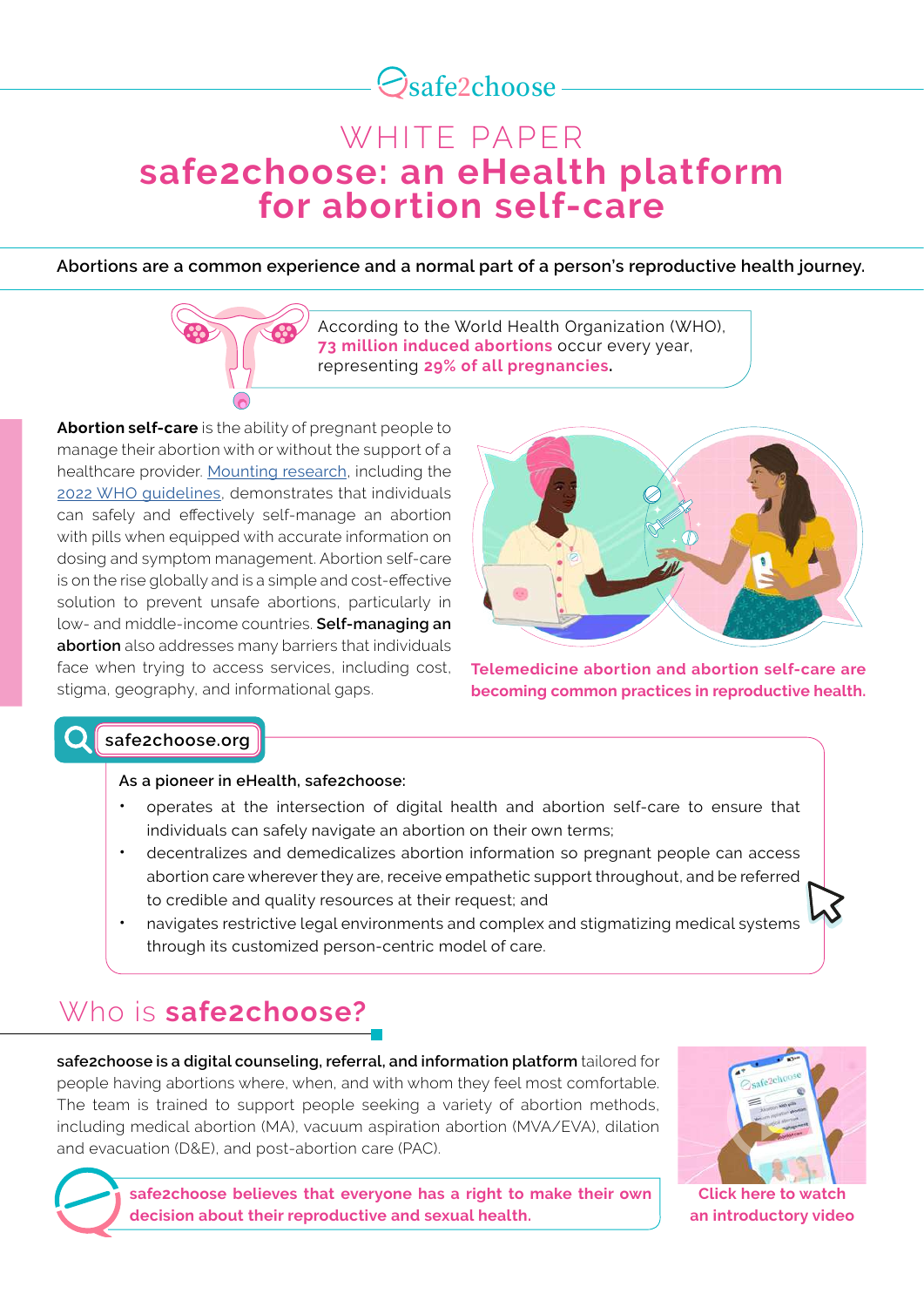**safe2choose's team of medically-trained counselors provides real-time, free, accurate, private, and nonjudgmental abortion counseling in 10 languages.**



**Hi!**

their options; offer guidance on various abortion methods; and, when needed, refer users to on-the-ground pharmacies, trustworthy clinicians, or pro-choice partner organizations for additional resources.

**Through live chat and email,** counselors support abortion seekers as they assess

**Through a multilingual website** featuring content in English, Spanish, Portuguese, French, Hindi, Kiswahili, Yoruba, Nigerian Pidgin, Tagalog, and Luganda, users are able to independently access abortion resources, such as [medical abortion](https://safe2choose.org/safe-abortion/abortion-pills/) [protocols](https://safe2choose.org/safe-abortion/abortion-pills/) with informational [videos and PDFs](https://safe2choose.org/abortion-information/resources/), [country profiles](https://safe2choose.org/abortion-information/countries/), global [blogs](https://safe2choose.org/blog/), and [testimonials](https://safe2choose.org/abortion-stories/) volunteered by safe2choose users around the world.





## The safe2choose **team**

**safe2choose's team of 10 counselors is global and multicultural,** reflecting the diverse audience it serves. Based in various countries across Africa, Asia, and North and South America, the team is able to provide multilingual, locally relevant, and culturally sensitive around-the-clock support. The team uses an intersectional and holistic approach to counseling that responds to the needs and interests of all abortion seekers within their specific country contexts.





The safe2choose counseling team is also supported by an **in-house medical**  doctor who advises on complex cases, facilitates monthly training sessions, and reviews counselor-user exchanges. A dedicated **referral coordinator** also manages the team's custom-built, encrypted abortion-provider database, vets and evaluates providers, and develops tailored referral flows with partners worldwide. User feedback is regularly monitored to guide areas of training needed.

# Digital counseling **tools**

**Counseling platform.** safe2choose's counseling is hosted on a dynamic platform that supports integrated **email, live chat, automated bots, WhatsApp and Telegram services**. The live chat plug-in can also be embedded onto partner websites, enabling users to chat directly with the safe2choose counseling team without visiting the website.



**Counselors answer an average of 4,000 requests a month over live chat and email.**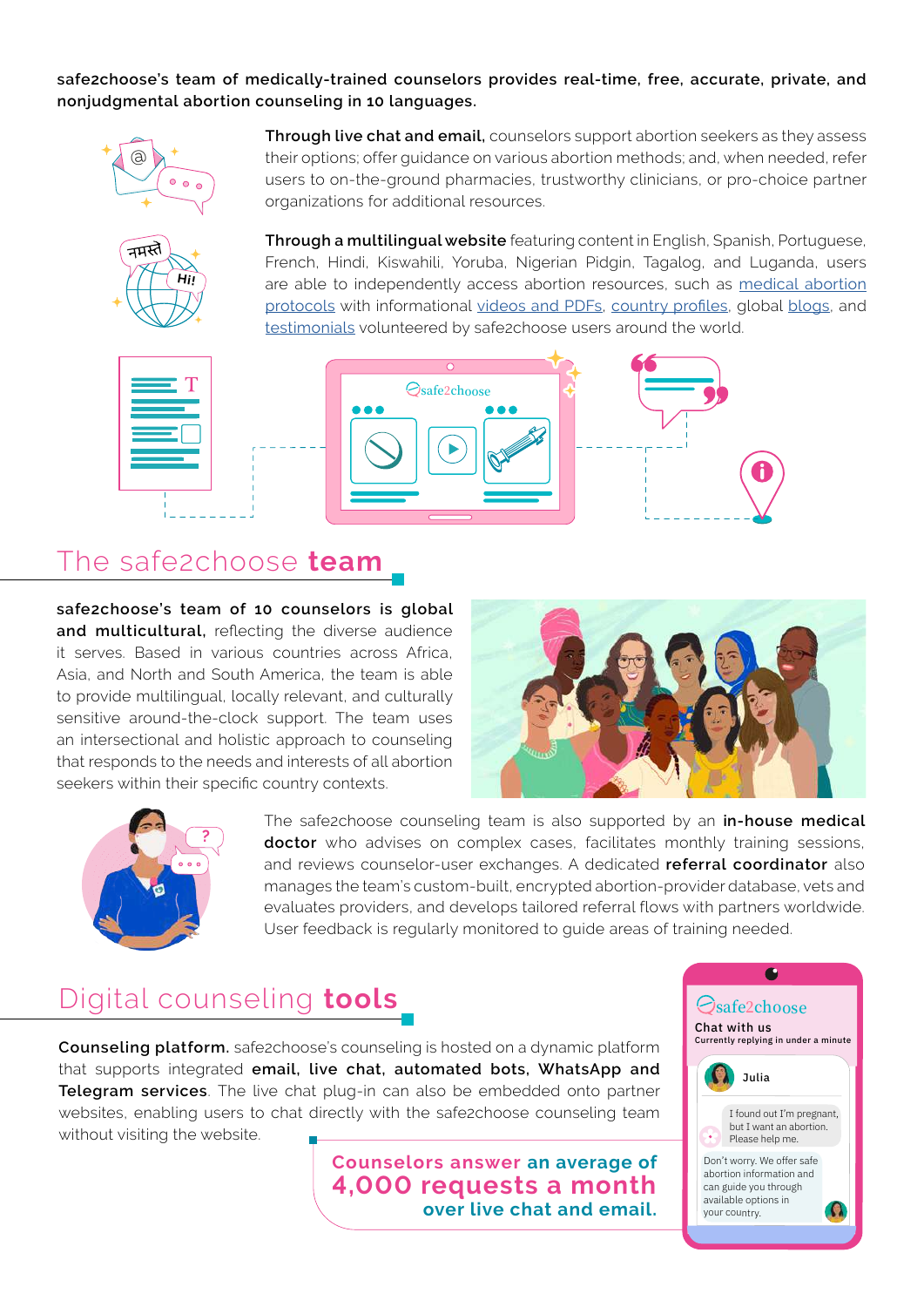

When a counselor is occupied or unavailable, automated support initiates user screening for a seamless intake process. Plans are underway to scale-up the use of automation to provide virtual companionship and accompaniment support to abortion self-care users.

**Referral database.** In 2021, safe2choose developed an encrypted database to securely hold its **Global Referral Network.** Organizations and providers can [self-register](https://referraldb.safe2choose.org/health-provider-portal/en) through the online form and are verified by safe2choose before being listed as a referral point.





**1,500 individual abortion providers across 25 countries**

#### **Providers listed on the database can be geolocated,**

allowing users to access their nearest points of care through a customized map. During the referral process, a randomized ID is also generated for the client to present to the referred provider at the time of appointment, thereby closing the referral cycle. Randomized ID numbers also introduce the opportunity for providers to offer fee subsidies to care seekers.



**Our Global Referral Network includes:�**





**Data security.** safe2choose adheres to **General Data Protection Regulation (GDPR)**  and other local data protection guidelines – all of which are clearly outlined on the website's [Terms and Conditions](https://safe2choose.org/terms-and-conditions) and [Privacy Policy](https://safe2choose.org/privacy-policy). User identification data is deleted regularly; de-identified data is stored for internal data collection, research, and programmatic decision-making.

## Building **trust and awareness**

Significant challenges exist in online provision of abortion care, including widespread opposition and misinformation. In addition, fluctuations in Big Tech's policy-setting and censorship further limit access to abortion information.

To address these challenges, the safe2choose team prioritizes accessibility, safety, and quality at the core of their work. The website itself is built on a fast-loading tech stack with a mobile-first approach and loads quickly even in low-bandwidth regions. The safe2choose team also invests in search engine optimization (SEO) and search engine marketing (SEM) strategies to ensure that the website is easy to find.

**s2c's communications strategy is multi-channeled,** with multilingual [social](https://campsite.bio/safe2choose) [media](https://campsite.bio/safe2choose) platforms. Regular content includes descriptive [medical videos](https://www.youtube.com/watch?v=1hfEaLZeMHY) on abortion self-care, an [anti-stigma podcast](https://safe2choose.org/abortion-information/podcast), youth-focused content on [TikTok](https://www.tiktok.com/@safe2choose?), positive and empowering [abortion testimonials videos](https://www.youtube.com/watch?v=T7S0fODJAQw&list=PLTOL7vwXsxlqHLNWb6xpqYVA08W5fdxSC), and collaborations with local [influencers](https://www.instagram.com/p/CW7-JoxgMo9/) worldwide to spread safe and locally-sensitive abortion information.